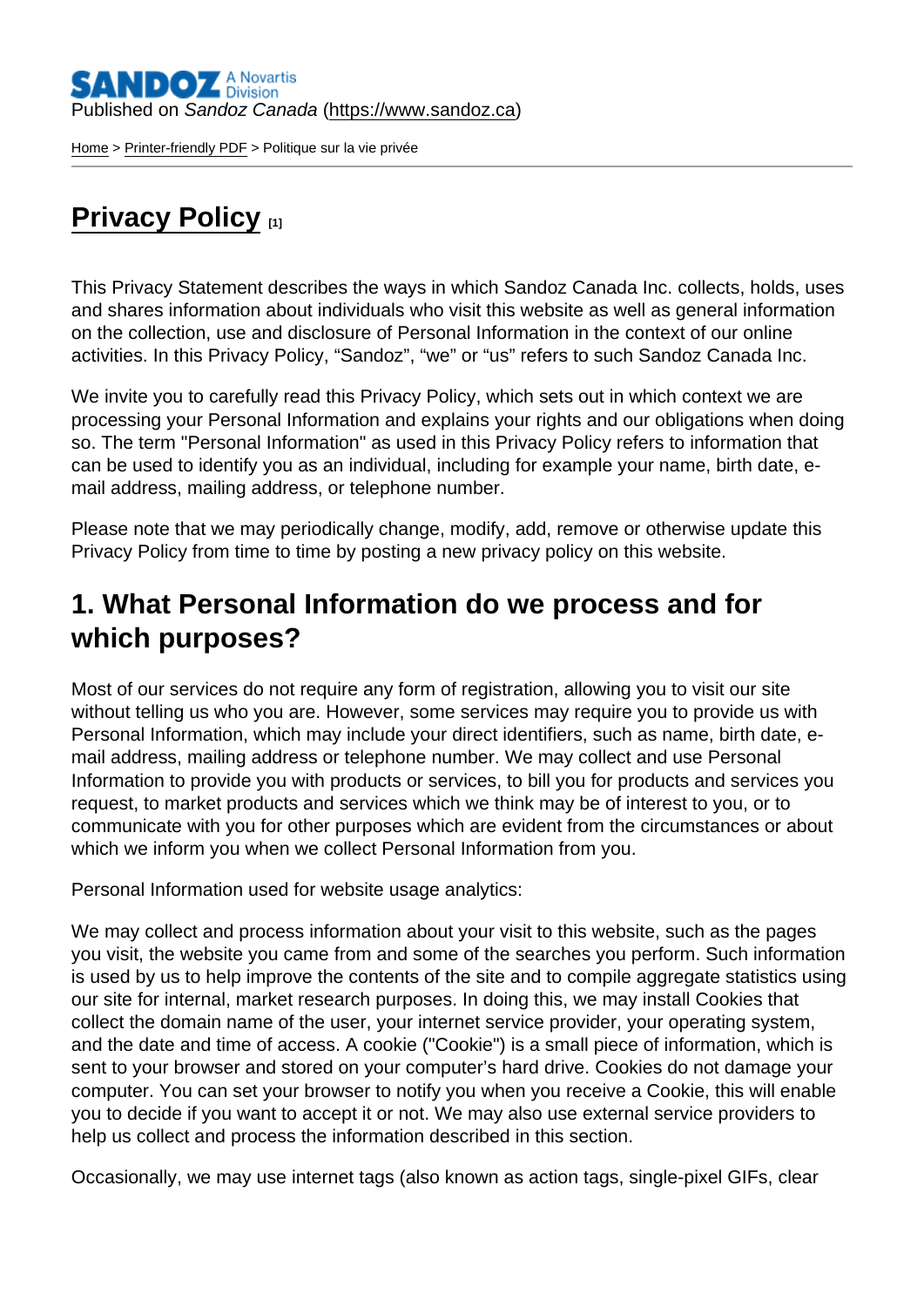GIFs, invisible GIFs and 1-by-1 GIFs) and Cookies at this site and may deploy these tags/Cookies through a third-party advertising partner or a web analytical service partner which may be located and store the respective information (including your IP-address) in a foreign country. These tags/Cookies are placed on both online advertisements that bring users to this site and on different pages of this site. We use this technology to measure the visitors' responses to our sites and the effectiveness of our advertising campaigns (including how many times a page is opened and which information is consulted) as well as to evaluate your use of this website. The third-party partner or the web analytical service partner may be able to collect data about visitors to our and other sites because of these internet tags/Cookies, may compose reports regarding the website's activity for us and may provide further services which are related to the use of the website and the internet. They may provide such information to other parties if there is a legal requirement that they do so, or if they hire the other parties to process information on their behalf. If you would like more information about web tags and Cookies associated with on-line advertising or to opt-out of third-party collection of this information, please visit the Network Advertising Initiative website [http://www.networkadvertising.org](http://www.networkadvertising.org/) [2]

We use Google Analytics to rationalize our portfolio of websites by (i) optimizing traffic to and between corporate websites, and (ii) integrating and optimizing web pages where appropriate. Google Analytics is a service offered by Google Inc. ("Google") that generates detailed statistics about a website's traffic and traffic sources and measures conversions and sales. Google Analytics uses Cookies stored on your computer to help analyze how users use our website. The information generated by the Cookies about your use of our website, including your IP address, will be anonymized by use of the appropriate settings prior to be transmitted to Google servers in the United States. For more information on how IP anonymization works, please see<https://support.google.com/analytics/answer/2763052> [3].

You may prevent or stop the installation and storage of Cookies by you browser settings by downloading and installing the free Opt-out Browser Add-on available at <https://tools.google.com/dlpage/gaoptout?hl=en> [4]. If you do not accept Cookies, you may not be able to fully experience all functions of our website.

Google may transfer this information to third parties if required to do so by law or if a third party processes the information on Google's behalf.

By using our website, you consent to the processing of any Personal Information that Google collects about you in the manner and for the purposes described above.

### 2. Who has access to your Personal Information and to whom are they transferred?

We will not sell, share, or otherwise distribute your Personal Information to third parties except as provided in this Privacy Policy. We may share your Personal Information with other Sandoz Affiliates worldwide. For the purpose of this Privacy Policy, "Affiliate" shall mean any person, firm or corporation which controls, is controlled by, or is under common control with Sandoz, as the case may be, with "control" to mean ownership, directly or indirectly, of fifty percent (50%) or more of the voting shares or interests of the subject entity or the power in fact to control the management directions of such entity. Personal Information may also be transferred to third parties who act for or on our behalf, for further processing in accordance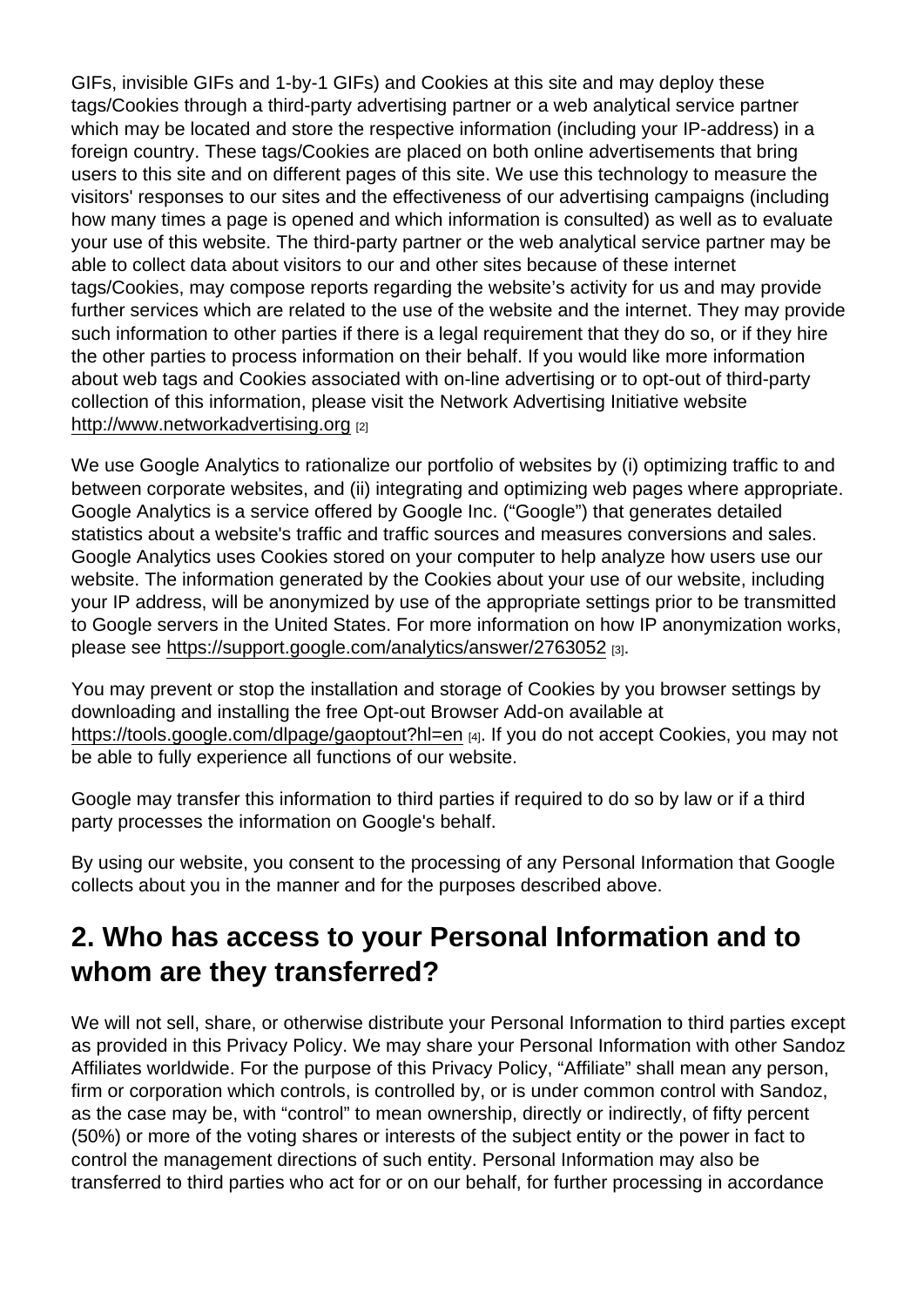with the purpose(s) for which the data were originally collected or may otherwise be lawfully processed, such as services delivery, evaluating the usefulness of this website, marketing, data management, or technical support.

These third parties have contracted with us to only use Personal Information for the agreed upon purpose, and not to sell your Personal Information to third parties, and not to disclose it to third parties except as may be permitted by us, as required by law, or as stated in this Privacy Policy.

Personal Information collected from you may also be transferred to a third party in the event that the business of this site or a part of it and the customer data connected with it is sold, assigned or transferred, in which case we would require the buyer, assignee or transferee to treat Personal Information in accordance with this Privacy Policy.

Also, Personal Information may be disclosed to a third party if we are required to do so because of an applicable law, court order or governmental regulation, or if such disclosure is otherwise necessary in support of any criminal or other legal investigation or proceeding here or abroad.

The Personal Information we collect from you may also be processed, accessed, or stored in countries outside Canada. Such countries may offer a different level of protection of Personal Information. If we transfer your Personal Information to external companies in other jurisdictions, we will make sure to protect your Personal Information by applying the level of protection required under applicable data privacy laws.

For intra-group transfers of Personal Information, Novartis has adopted Binding Corporate Rules, a system of principles, rules, and tools, provided by European law, that ensures effective levels of data protection relating to transfers of Personal Information outside the EEA and Switzerland. Read more about the [Novartis Binding Corporate Rules](https://www.novartis.ca/en/privacy-policy#corp-rules) [5].

### 3. How do we protect your Personal Information?

To ensure the security and confidentiality of Personal Information that we collect online, we use data networks protected, inter alia, by industry standard firewall and password protection. In the course of handling your Personal Information, we take measures reasonably designed to protect that information from loss, misuse, unauthorized access, disclosure, alteration or destruction and against other unlawful forms of processing

## 4. How long do we store Personal Information?

We will only retain your Personal Information for as long as necessary to fulfil the purpose for which it was collected or to comply with legal or regulatory requirements.

### 5. What are your rights and how can you exercise them?

Whenever we process Personal Information, we take reasonable steps to ensure that your Personal Information is kept accurate and up-to date for the purposes for which it was collected. We will provide you with the ability to exercise the following rights under the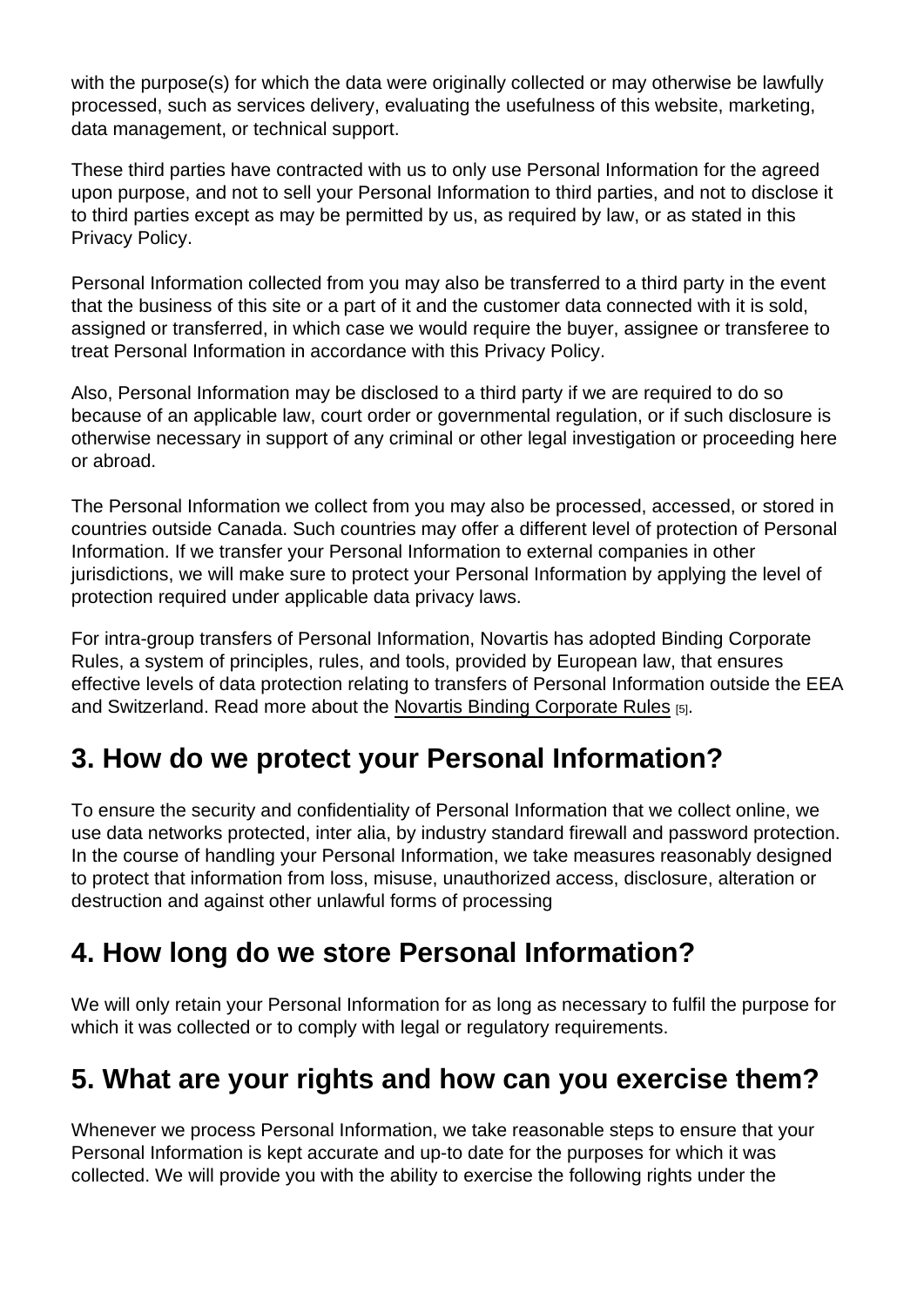conditions and within the limits set forth in the law :

If you wish to contact us regarding the use of your Personal Information, please email us at [protection.canada@sandoz.com](mailto:protection.canada@sandoz.com) [6] or reach out to us at the contact information stated in the Contact us section below. If you have provided consent, you may withdraw consent. You may also request to access your Personal Information as processed by us, or ask for correction, where applicable.

By contacting us, please note the name of the website related to your request, your relationship and/or interactions with us (as applicable), as well as the specifics of the information you would like us to provide.

We do not currently respond to web browser "do not track" signals or other mechanisms that provide a method to opt out of the collection of information across websites or other online services.

Any request to delete Personal Information will be subject to the ethical and legal obligations to which we are bound with respect to document reporting, storage and retention. We may take reasonable steps to verify your identity before giving you access to your Personal Information or making corrections thereto.

# Contact us

If you wish to contact us regarding our use of your Personal Information or you wish to exercise your data privacy rights, please email us at [protection.canada@sandoz.com](mailto:protection.canada@sandoz.com) [6] or at 110, de Lauzon Street, Boucherville, Quebec, J4B 1E6. If you contact us, please include the following information in your email, so that we may efficiently respond to your request and so that we may identify you and the subject of your request:

- $\bullet$  the name of the website your inquiry is referring to;
- your relationship and/or interactions with us (as applicable); and
- the specifics of the information you would like us to provide or you want us to take action upon.

# Binding Corporate Rules ("BCR")

Binding Corporate Rules, so called "BCR", are the system of privacy principles, rules and tools based on European Law that govern data privacy at Sandoz. BCR represent today's best practice to meet the European Economic Area's ("EEA") data protection requirements for the transfer of Personal Information within a Group of companies.

To be legally effective, the BCR have to be approved by EEA Data Protection Agencies. You may find more information on BCR on the official European site.

Source URL: https://www.sandoz.ca/en/privacy-policy